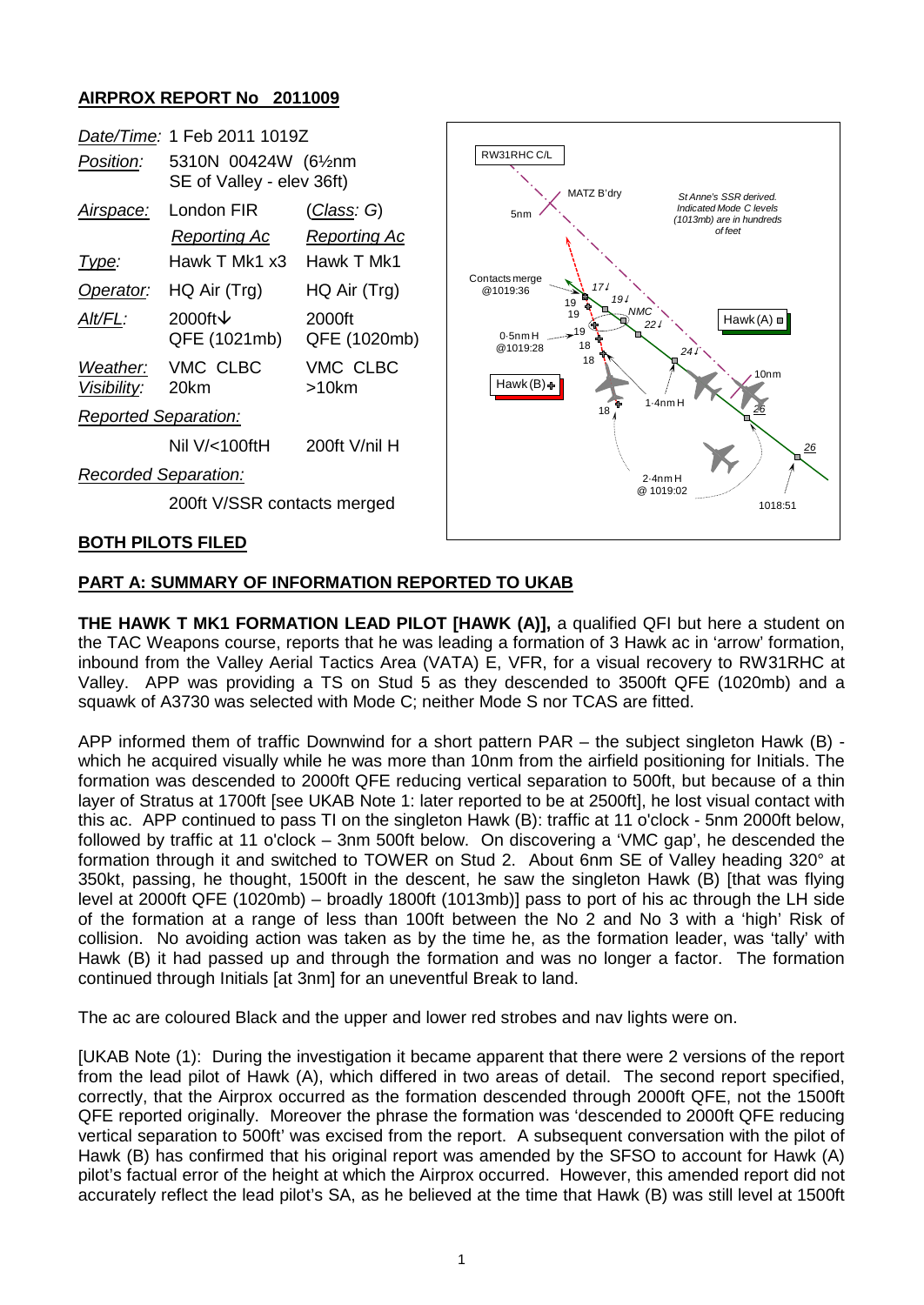QFE for a short pattern PAR cct as he had been told in the first transmission of TI from APP. This was the basis of the lead pilot of Hawk (A)'s perception of the other ac's height throughout the encounter as being 1500ft QFE, despite the three further transmissions of TI which referred to the vertical separation of Hawk (B) beneath Hawk (A). Furthermore, he had levelled his formation with the intention of affording some vertical separation above Hawk (B). The pilot also added that none of the other formation pilots were visual with Hawk (B) before the Airprox occurred.]

**THE HAWK T MK1 PILOT [HAWK (B)],** a QFI, reports that he was conducting an instructional sortie whilst in receipt of a TS from Valley DIR and then TALKDOWN on Stud 7. The assigned squawk of A3740 was selected with Mode C.

Whilst flying level at 2000ft QFE (1020mb) at 200kt on feed-in to RW31 for a PAR, a traffic call was given by TALKDOWN alerting him to joining traffic in his 4 o'clock crossing from his R to L. He informed his student that he would conduct the lookout and briefly scanned the area for the traffic. No traffic was seen and he then prioritised the capture of the glideslope, which was imminent. A few moments later, before the glideslope was reached, he spotted 2 Hawks in arrow formation in his 4 o'clock – 400ft away just before they passed 200ft directly underneath his ac from his 4 o'clock to 10 o'clock position, at relatively high-speed. As the ac extended into the 10 o'clock he saw a 3rd Hawk swept L on the arrow pair, which had probably passed behind his ac. No avoiding action was taken as the other ac were seen too late.

He added frankly that he had assumed a degree of safety by virtue of being on an instrument approach, hence only a cursory lookout scan was made when the traffic was called. Workload was also a factor as his student was flying with a simulated emergency which gave rise to an increased workload as they approached the glideslope.

The ac is coloured Black and the white strobes were on.

**THE VALLEY APPROACH (APP) CONTROLLER** reports that the formation leader of Hawk (A) called for a visual recovery, was identified, passed the aerodrome details and given own navigation to the aerodrome. Upon identification of Hawk (A) an ac in the Valley radar training cct – Hawk (B) was called to the lead pilot of Hawk (A) as it was deemed to be relevant traffic for his recovery. TI was passed on Hawk (B) again and updated for a third time as it was deemed relevant. The formation leader of Hawk (A) called visual at a range of 3nm and 500ft above Hawk (B) and changed to the TOWER frequency. Information was passed to TALKDOWN that Hawk (A) was visual with Hawk (B).

This type of recovery is a very common occurrence at Valley and it was performed in a standard manner. He did not see anything untoward at the time, but it later transpired that Hawk (A) had lost contact with Hawk (B) and flown exceptionally close to it.

**THE VALLEY TALKDOWN CONTROLLER** reports that he received control of Hawk (B) approaching 7nm from touchdown, well L of centreline correcting nicely on a heading of 340° at 2000ft QFE, the pilot having elected to delay checks. The ac was originally vectored by DIRECTOR for a short pattern cct but had been climbed to 2000ft due to a wide feed for RW31RHC. Hawk (B) was identified and the QFE read-back checked, he then called traffic as 'right 4 o'clock 2 miles crossing R to L'. This traffic had been indicated to him by the APP controller as Hawk (A), a formation joining the visual cct that was visual with his Hawk (B). He continued with a normal PAR until approx 4nm when he questioned whether the crew had completed their checks, but no reply was received. At 3½nm he carried out a gear check, but again received no reply so he elected to break off the approach for safety reasons as no gear indication had been given. He asked the pilot of Hawk (B) if he was visual with the aerodrome, to which he indicated he was, so he then instructed the pilot to join the visual cct Deadside and to continue with TOWER.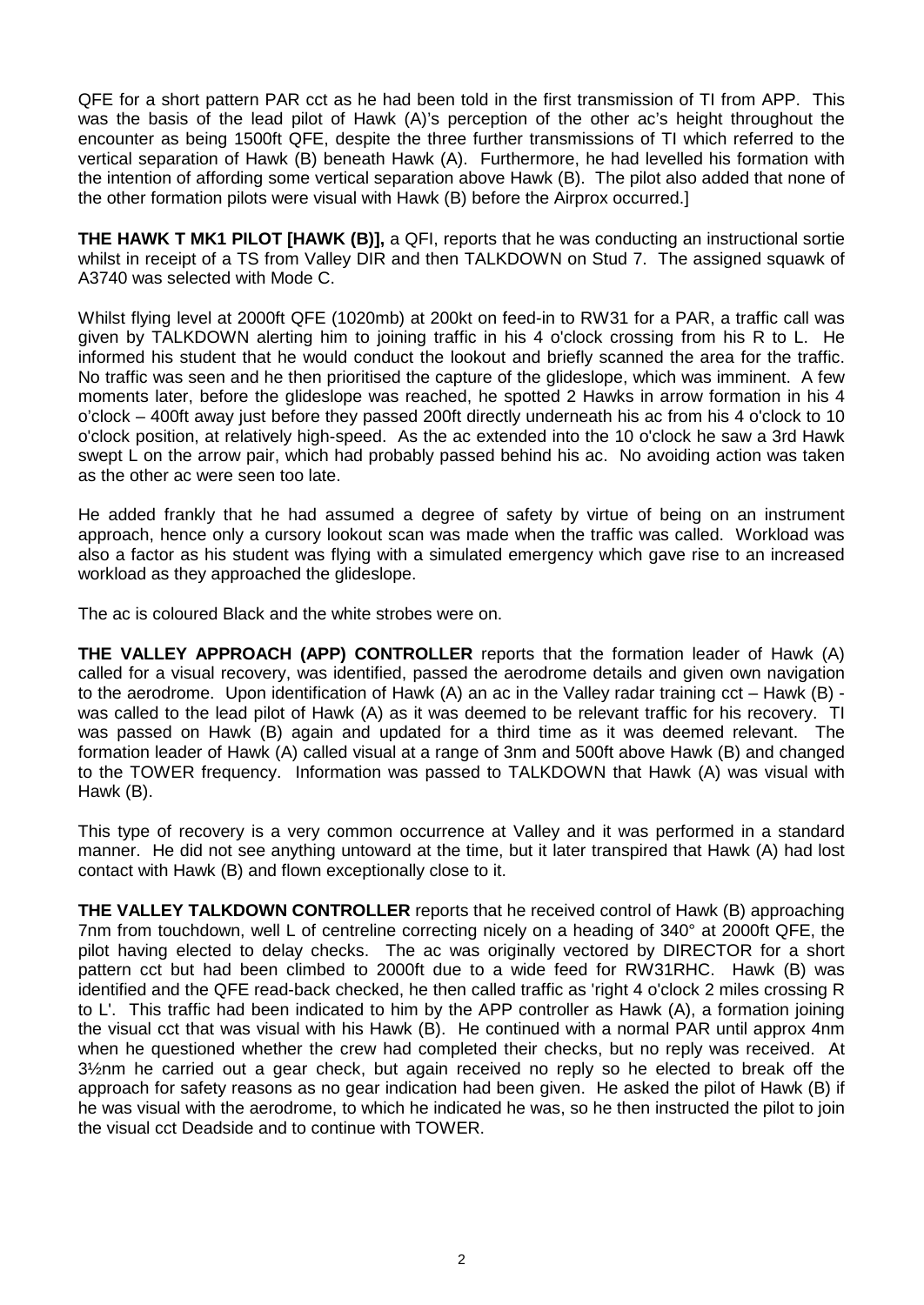**HQ 1GP BM SM** reports that this Airprox occurred between a 3-ship formation of Hawks – Hawk (A) - conducting a visual recovery at Valley in receipt of a TS from Valley APP, and a singleton Hawk – Hawk (B) - on a PAR also in receipt of a TS from Valley TALKDOWN.

Given the range of the Hawks from the St Anne's Radar used for the LATCC (Mil) radar recording, Hawk (B) does not appear on the recording until 1019:02, which has complicated the task of correlating the radar replay and tape transcript. Moreover, comparison of the radar recording and RT tape transcript has identified a difference of 25sec between them. An initial engineering analysis at Valley could find no fault in their system, yet the events portrayed within the evidence available could only be explained through the presence of a 25-sec time-lag. The investigation was therefore pursued on the basis of the presence of a 25-sec time difference and all times were amended by adding 25sec to the original transcript timing.

[UKAB Note (2): Both ac are displayed during the encounter as SSR contacts with no supporting primary.]

At 1015:48 Hawk (A) flight free-called APP for a visual recovery. The formation leader was issued a squawk of A3730 at 1015:54; the formation was identified, placed under a TS that was reduced as Valley ATC was operating SSR-only and instructed to continue, "…*own navigation taking your own terrain clearance descent approved*."

Following a previous Airprox some years ago between IFR traffic and an ac on a visual recovery in receipt of a FIS, the Unit mandated that visual recoveries receive a RIS and with the introduction of CAP774 – UK FISs - a TS. The procedure outlined in the Flying Order Book is that aircrew will be given TI to assist them in becoming visual with all relevant IFR traffic and differs from a radar to visual approach.

[UKAB Note (3): Sequencing is not affected by ATC between instrument and visual recoveries.]

At 1017:15, over 2min before the CPA, APP passed TI to the lead pilot of Hawk (A) about Hawk (B) downwind stating, "…*traffic left 11 o'clock 8 miles correction 13 miles, opposite direction, indicating 1500 feet, Hawk in short pattern circuit*."

In his original report, the lead pilot of Hawk (A) states that following receipt of the initial TI and having lost sight of Hawk (B) due to a thin stratus layer, they "*descended to 2000ft reducing separation to 500ft*." This sentence does not feature in the second version of the report but provides evidence for the pilot's perceived mental 'air picture' at the time of the Airprox.

TI was given on 3 further occasions; first at 1018:14, *".. previously called traffic left 11 o'clock 5 miles opposite direction 3 tho-correction 4 thousand feet below*", just as DIR instructed Hawk (B) at 1018:15 to, *"…climb to height 2 thousand feet"* from 1500ft to avoid Caernarfon ATZ [elev-14ft]. Second, in response to a query of *"request range"* from Hawk (A), at 1018:22 APP advised, *"left 11 o'clock 5 miles crossing left to right 2 thousand feet below".* The third and final update was given at 1018:47, *"..previously called traffic left 10 o'cl. correction 11 o'clock 3 miles crossing right-left* [sic] *500 feet below*." Hawk (A) was not told specifically that Hawk (B) has been climbed to 2000ft QFE by DIR.

At the time the final update was given, Hawk (B) is not visible on the LATCC (Mil) radar recording, but at 1018:51 Hawk (A) is about 11·5nm SE of Valley indicating level at 2600ft Mode C [about 2810ft QFE (1020mb) just L of the centre-line to RW31]. The lead pilot of Hawk (A) replied at 1018:54, *"visual"* – the response perceived to be that he was visual with Hawk (B). Some 22sec later at 1019:16, Hawk (A) declared, "[C/S] *visual to TOWER"* and switched to TOWER. However, the lead Hawk pilot also states in his written report that at some point in the incident sequence he lost sight of Hawk (B) due to a 'thin stratus layer at 1700ft, subsequently amended to 2500ft.'

TALKDOWN passed TI to Hawk (B) about the 3-ship formation at 1019:19 as, "..*traffic right 4 o'clock 2 miles crossing right left instrument traffic visual with the visual joiners above*", which was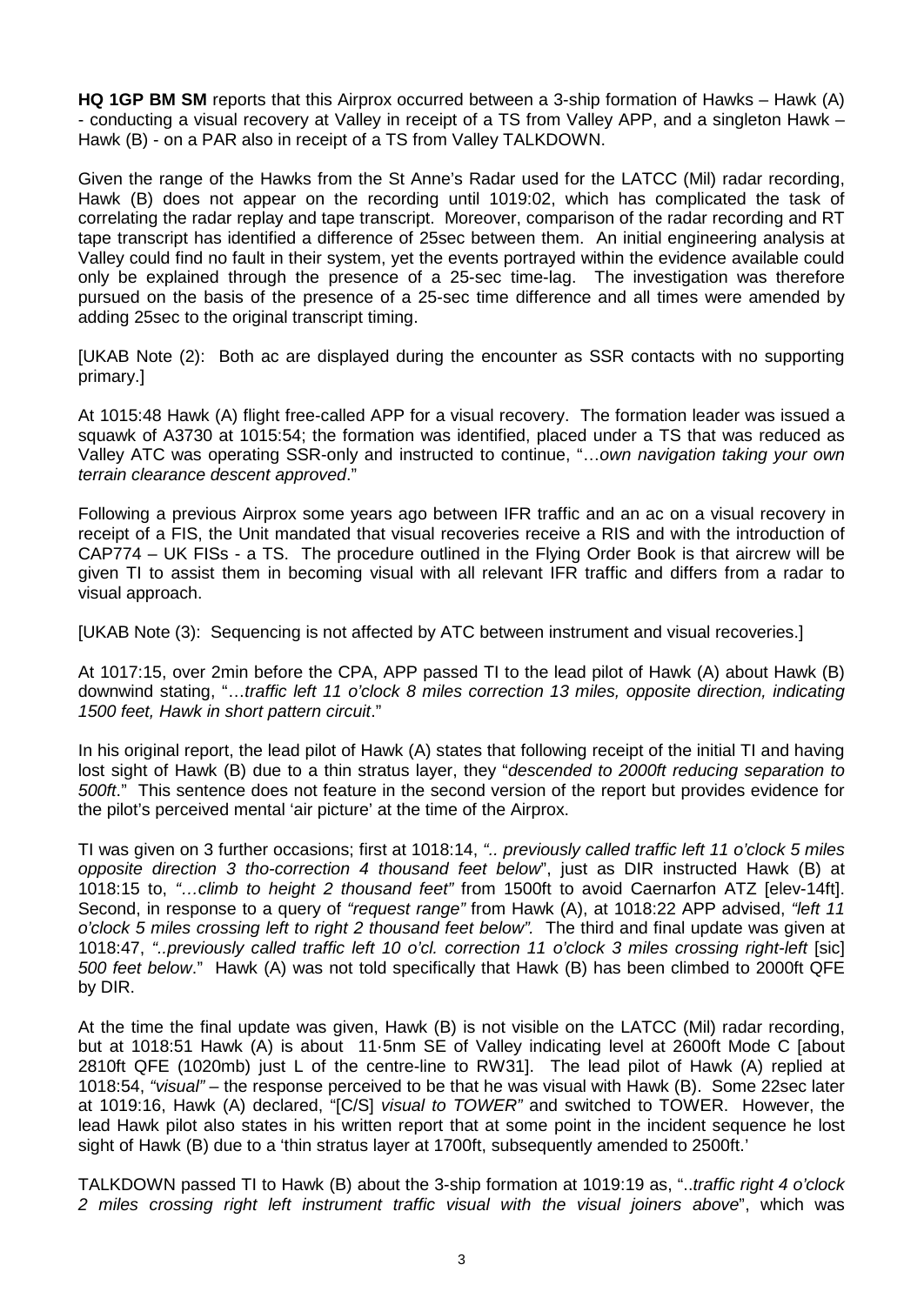acknowledged with Hawk (B)'s C/S. Although the latter part of the TI is not clear, it has been confirmed that TALKDOWN was passing TI on Hawk (A). At 1019:02, when Hawk (B) first appears on the radar replay, 2·4nm horizontal separation exists.

[UKAB Note (4): Following the read-back check of the QFE by TALKDOWN, the new QFE value of 1021mb (issued to Hawk (A) by APP at 1016:16) was not issued to the crew of Hawk (B).]

The lead pilot of Hawk (A) called TOWER to join and was instructed at 1019:28, "*Valley TOWER,* [Hawk (A) C/S] *join runway 3-1 right hand QFE 1-0-2-1 circuit clear instrument traffic 6 miles*." At 1019:33, Hawk (A) reported that they were *"visual",* which is believed to refer to the instrument traffic. After this point, all RT calls between TOWER and Hawk (A) are completely normal for a visual recovery and there is no indication that an AIRPROX has occurred.

At 1019:09, Hawk (A) commenced a further slow descent, with Hawk (B) about 1.8nm W, on a converging heading, indicating 700ft below. Up until 1019:28, the ROD of Hawk (A) appears steady, losing 100ft per sweep of the radar (15RPM); however, at this point the Mode C of Hawk (A) 'drops out' for one sweep and then re-appears at 1019:32, indicating the same level as Hawk (B) with 0·4nm horizontal separation. The CPA occurs on the radar replay at 1019:36 with no discernible horizontal separation and 200ft of vertical separation as Hawk (A) descends through 1700ft Mode C and below Hawk (B), indicating 1900ft Mode. The pilot of Hawk (B) had the best sight of the Airprox and reports acquiring Hawk (A) visually with 200ft separation as the formation passed directly underneath his ac from 'the 4 o'clock to the 10 o'clock position at relatively high speed.'

The basis of the Valley visual approach procedure is that it is incumbent upon the traffic joining visually to 'see and avoid' IFR traffic, facilitated by the provision of TI from ATC. Once the visual joining traffic has declared that they are visual with the IFR traffic, there is no further ATC involvement until the integration of visual cct traffic with the IFR traffic. TALKDOWN was informed that the visual joining traffic was visual with their IFR Hawk (B) and provided TI accordingly. Moreover, given the relative positions of the ac and the assumption inherent in the 'see and avoid' principle of the visual recovery, earlier provision of TI to Hawk (B) would have been nugatory.

From an ATM perspective, although the TI passed by APP to Hawk (A) at 1018:47 incorrectly described the direction of Hawk (B) as crossing *"..right to left..",* it seems that Hawk (A) pilot stated that he was visual with Hawk (B). In HQ 1Gp BM SM's view this error in the TI was neither a causal nor contributory factor. All of the controllers involved reasonably expected Hawk (A) flight to 'see and avoid' Hawk (B). However, it also appears reasonable that, based upon Hawk (A) pilot's original report and his stated intent to descend to 2000ft QFE, thereby reducing separation against Hawk (B) to 500ft, that Hawk (A) pilot's mental air picture was still based on Hawk (B)'s height of 1500ft and that he had been unable to assimilate the later TI from APP. Therefore, the lack of an explicit statement from APP to the lead pilot of Hawk (A) that Hawk (B) had been climbed to 2000ft, could be considered contributory. However, there is an element of 'hindsight bias' in this view and it would also have been reasonable for APP to expect that the lead pilot of Hawk (A) would assimilate the height separation information passed about Hawk (B).

Following discussion with SATCO Valley and examination of the evidence, it appears that Hawk (A) leader lost sight of Hawk (B) at some point between 1018:54 and 1019:36, due to a thin stratus layer in the area. In this instance, the lead pilot of Hawk (A) was cognisant of the presence of Hawk (B), yet had been unable to use the TI passed by APP to update his mental 'air picture' and, having lost sight of Hawk (B), descended through that ac's height into confliction.

**HQ AIR (TRG)** was unable to provide Command comment on this Airprox before Service staffing action had been completed.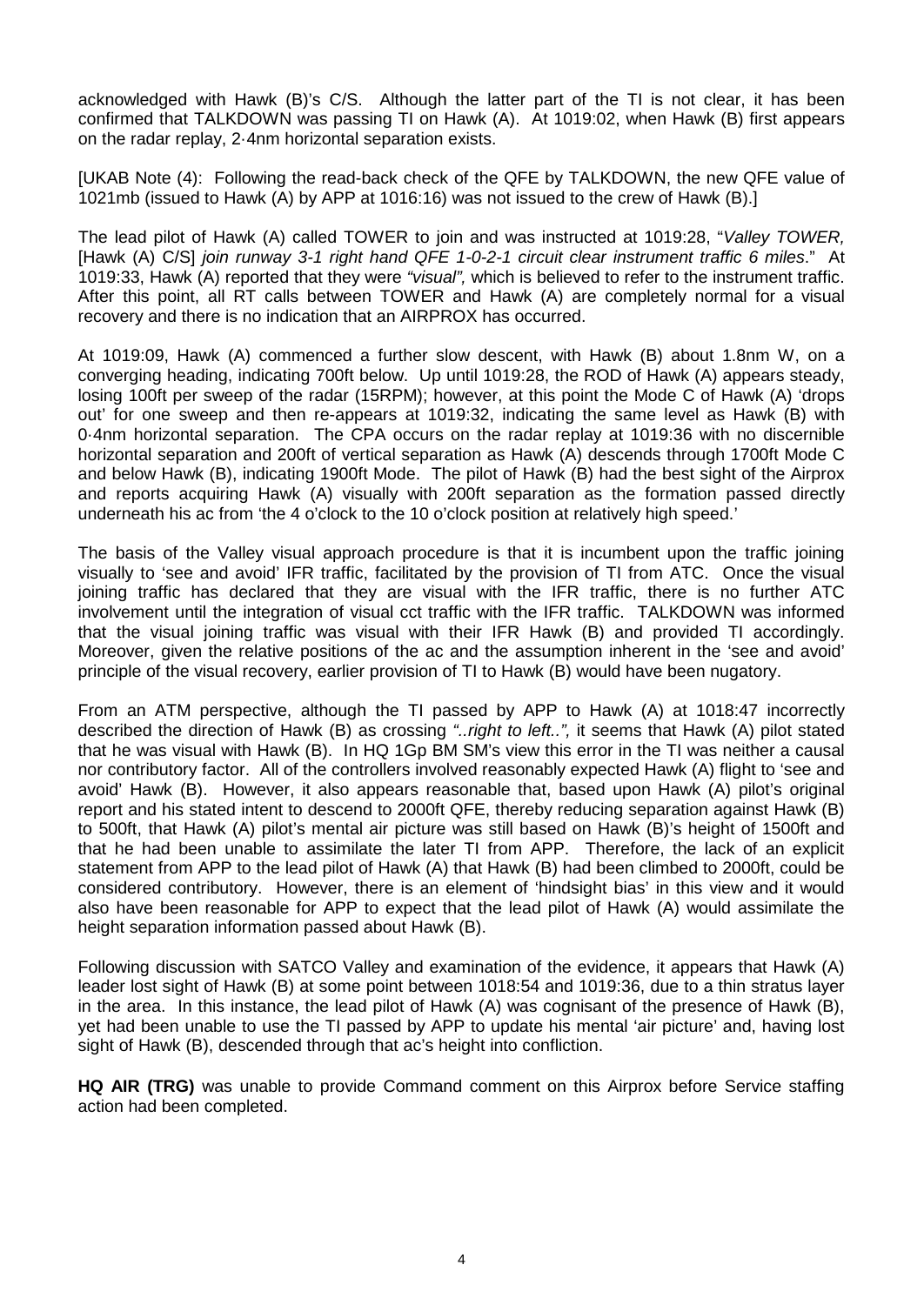## **PART B: SUMMARY OF THE BOARD'S DISCUSSIONS**

Information available included reports from the pilots of both ac, transcripts of the relevant RT frequencies, radar video recordings, reports from the air traffic controllers involved and reports from the appropriate ATC and operating authorities.

Members agreed that the pilot of Hawk (B) had little influence on the outcome of this Airprox, which had already occurred when he sighted elements of the formation passing 200ft beneath his ac. Pilot Members understood Hawk (B) QFI's view that he 'had assumed a degree of safety by virtue of being on an instrument approach', which was not unreasonable when the other ac were overtaking from astern. However, this relies on pilots executing a visual approach acquiring instrument traffic in good time and affording appropriate separation. Whilst the pilot of Hawk (B) reported that he briefly scanned in the direction of the reported traffic, pilot Members stressed the importance of maintaining a good lookout in Class G airspace and particularly in an instructional environment where pilots should always be prepared to react to the unexpected.

During the formation's visual recovery, APP initially provided TI at a range of 13nm advising the pilot of Hawk (A) that Hawk (B) was executing a Short Pattern Circuit at 1500ft QFE, the regular height for the procedure. This enabled the formation leader to sight Hawk (B) some distance away, but it was clear to the Board that he had subsequently lost sight of it and not assimilated the good flow of TI provided by APP. The way that the three subsequent transmissions of TI had been given had evidently not registered with the pilot of Hawk (A), who descended his formation through a small gap in the thin stratus layer and through Hawk (B)'s height not recognising that it was no longer level at 1500ft QFE. Pilot Members agreed that the omission of any specific mention that Hawk (B) had been climbed to 2000ft QFE was critical to the pilot of Hawk (B)'s appreciation of the air situation, albeit that he was aware that it was in the vicinity because he requested its range. The TI given was, however, all passed in a conventional manner by referring to the vertical separation remaining as the formation descended, controller Members pointed out. However, pilot Members were not content that it 'painted the picture' simply enough and perceived that the formation leader was somewhat 'maxed out' because he patently had not understood what he had been told; although there are good reasons for passing altitudes within TI as the number of feet above or below the TI recipient, there is potential for lag and inaccuracy if either or both of the aircraft have high rates of climb or descent. Moments before the formation leader called visual, the final TI update given, *"..left….11 o'clock 3 miles crossing right-left* [sic] *500 feet below*", should have been called as 'left-right'; a pilot Member suggested this might have misled the formation leader into thinking that Hawk (B) was now displaced L of the formation, moving L and thus no longer a confliction, whereas it was actually still a factor in confliction and still drawing R. This was an error, but the TI still told the formation leader that Hawk (B) was close below in the vertical plane, but it was unfortunate that it had not been made plain that Hawk (B) had been climbed up to 2000ft QFE from the outset. The Board did not suggest that APP was in any way culpable; the controller provided a good flow of TI until the pilot of Hawk (A) called *"visual",* when the controller quite reasonably expected the pilot of Hawk (A) to lead his formation clear of Hawk (B). An experienced controller Member thought it was unclear whether the pilot was actually visual with Hawk (B) or the A/D when he called, *"visual"*. It was plain that the lead pilot of Hawk (A) was visual with the A/D later when he switched to TOWER; however, a fast-jet pilot Member perceived that the formation leader's priorities were on descending his formation down towards 'Initials' at that point rather than remaining clear of Hawk (B). The subsequent call in reply to TOWER's joining clearance transmitted at 1019:28, reflected that he had reacquired Hawk (B) by 1019:33, just as the contacts are merging on the radar recording.

The formation leader has subsequently advised that none of the other pilots in the formation were visual with Hawk (B) when the Airprox occurred, which calls into question the lookout regime within the formation. Fast-jet pilot Members perceived a lookout responsibility on the part of the other formation pilots when flying in 'arrow'. Furthermore, since the formation leader was a student, albeit that he had served one tour as a fast-jet instructor, there are supervisory aspects to this Airprox. The Board agreed that the other two crews should have heard APP's TI and might have had the SA to question why the lead pilot was descending the formation through a gap in the cloud toward an ac they had been told about below them. If this was the case then there was an opportunity for the